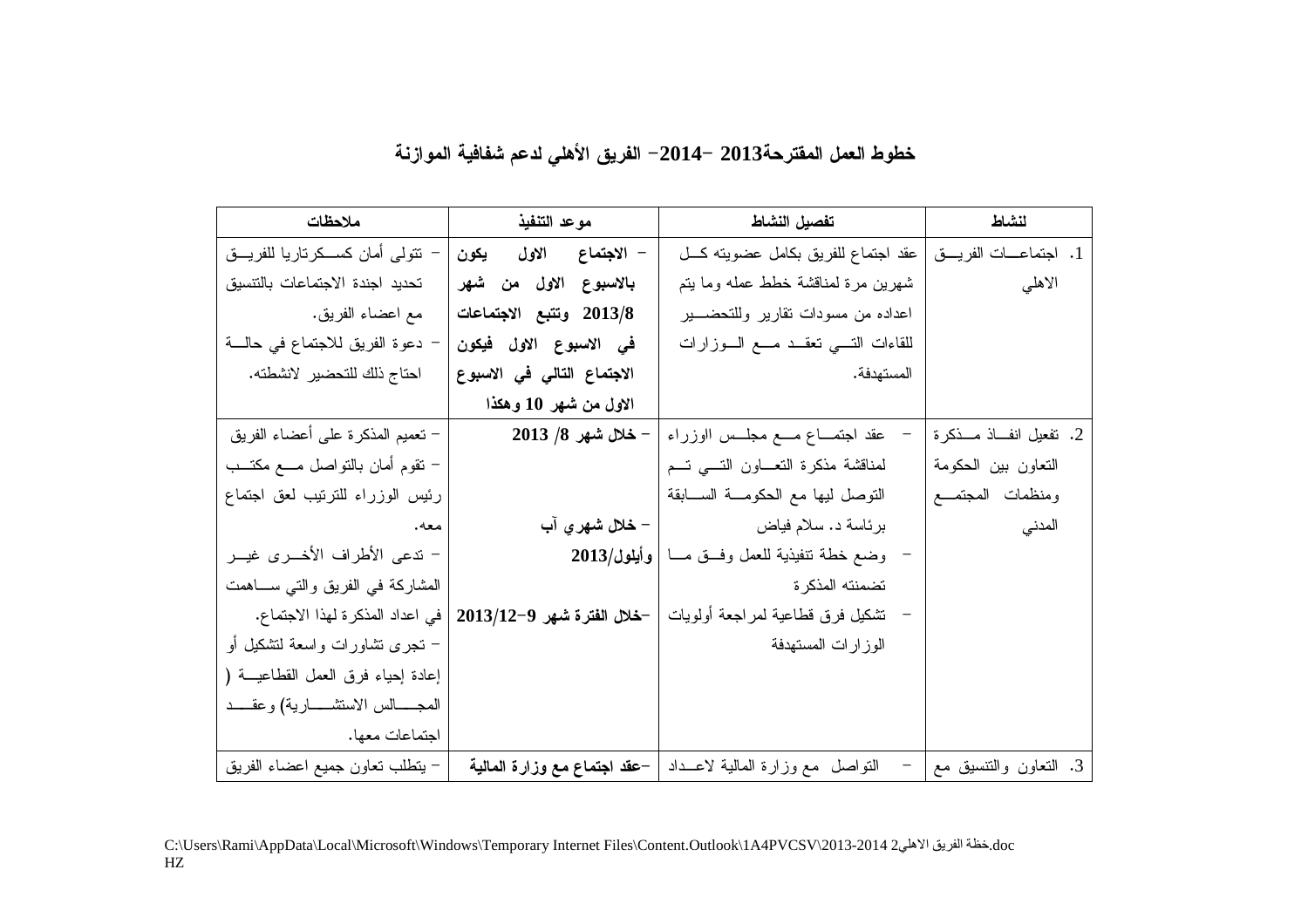| ملاحظات                                    | موعد التنفيذ                           | تفصيل النشاط                                         | لنشاط                      |
|--------------------------------------------|----------------------------------------|------------------------------------------------------|----------------------------|
| الاهلى وينطلب نشكيل فسرق عمسل              | لمناقشة الاطار العام لموازنة           | موازنة المواطن                                       | الوزارت المختلفة في        |
| قطاعية.                                    | المواطن                                | عقــد 14 اجتمــاع مـــع الــوزارات                   | مراحـــل الموازنــــة      |
| الوزارات والمؤسسات المستهدفة لهذه          | – تنفذ الاجتماعات خلال الفترة          | والمؤسسات المستهدفة 7 اجتماعات                       | المختلفة (الاعــداد،       |
| الفتـــــــرة هــــــم: وزارة الشــــــؤون |                                        | قبل اعداد الموازنة و7 بعــد اقــــرار   شهر 8– 11    | الاقرار والنتفيذ)          |
| الاجتماعية، الصحة، التربية والتعليم،       | – أما الجولة الثانية فتنفذ في          | الموازنات.                                           |                            |
| الزراعة، الداخلية، الحكــم المحلـــي       | $6 - 4$ الفترة                         |                                                      |                            |
| والمالية اضافة الى سلطة المياه.            |                                        |                                                      |                            |
| تتشرع امان في البدء بارسال                 |                                        |                                                      |                            |
| الرسائل للجهات المستهدفة تمهيدا            |                                        |                                                      |                            |
| للاجتماع وذلك خلال شسهر تمسوز              |                                        |                                                      |                            |
| .2013/                                     |                                        |                                                      |                            |
|                                            | – خلال الفترة تموز وكانون أول          | - اصدار نقرير تحليلي حول الانفاق                     | 4. إعداد نقارير وأوراق     |
|                                            | 2013                                   | العام مقارنة بالموازنة المقرة (2013)                 | موقسف وبلاغسات             |
|                                            |                                        | بالاستناد لعملية الرصد                               | صحفية ونشرها               |
|                                            | – خلال الفترة كانون ثانى وآذار<br>2014 | اصدار نقرير نحليلي حول الموازنـــة                   |                            |
|                                            |                                        | الجديدة (2014)                                       |                            |
|                                            | - خلال الفترة 2013-2014                | – إصدار 3 أوراق موقف حول قضايا                       |                            |
|                                            |                                        | محددة.                                               |                            |
| – عقد اجتماع مع منـــدوب البنـــك          |                                        | الاتفاق على المؤشـــرات الرئيســـية   – خلال آب 2013 | 5. رصـــــد الانفـــــــاق |
| الدولبي والفريق الأهلبي للتشاور حول        |                                        | لعملية الرصد                                         | الحكومي                    |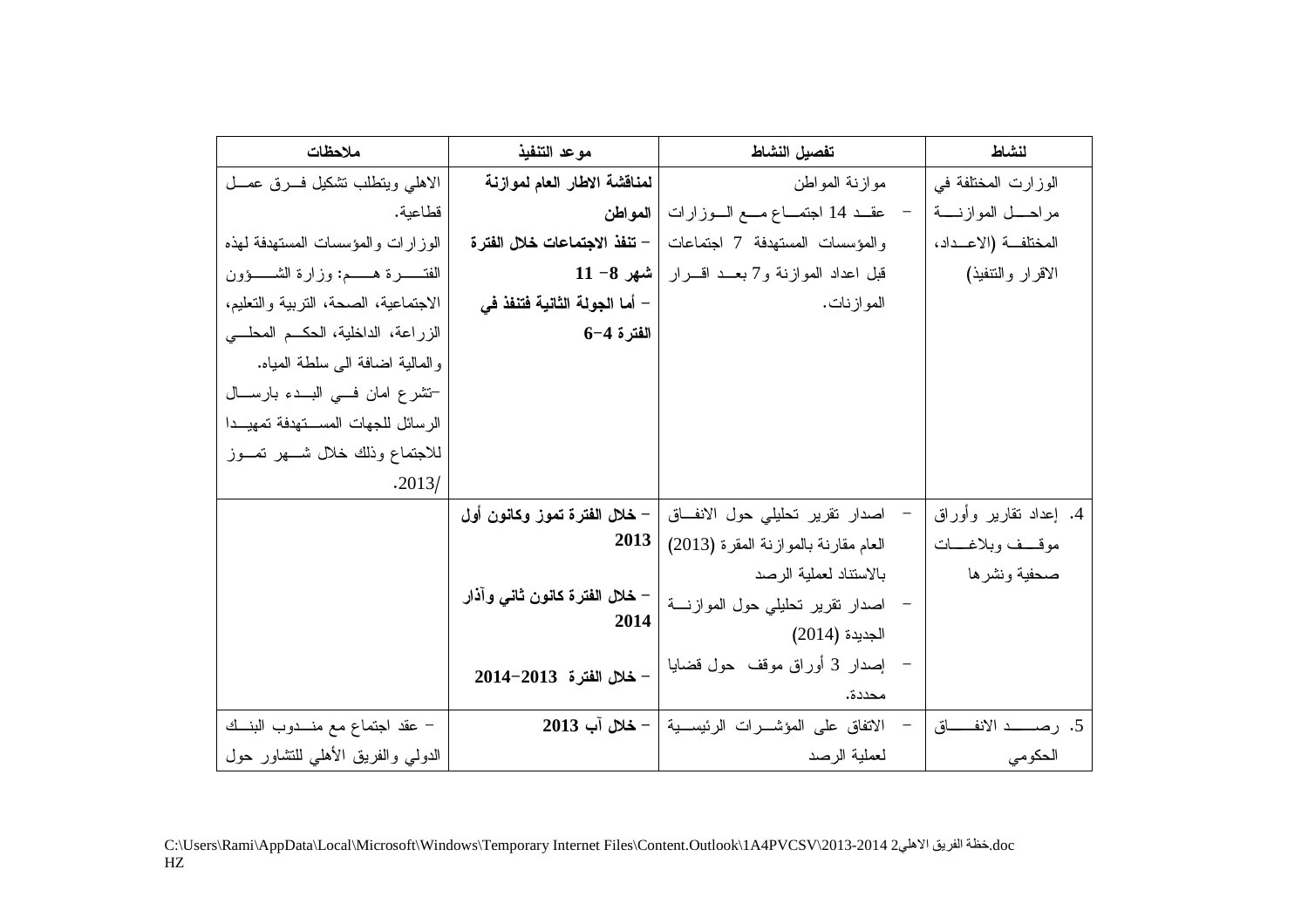| ملاحظات                                | موعد التنفيذ                      | تفصيل النشاط                                                    | لنشاط             |
|----------------------------------------|-----------------------------------|-----------------------------------------------------------------|-------------------|
| المؤشرات وتقسوم أمسان بالتنسسيق        |                                   | –  اعداد ما يلزم من تقـــارير تحليليـــة                        |                   |
| للاجتماع.                              |                                   | بالاستناد لعملية الرصد                                          |                   |
|                                        | – تنفيذ زيارة للبرازيل للاطلاع    |                                                                 |                   |
| .2013/09/5                             | على التجربة البرازياية ف <i>ي</i> |                                                                 |                   |
|                                        | الرقابة على الانفاق العام         |                                                                 |                   |
|                                        | تحدد لاحقا                        | 6. نتفيذ جلسات مساءلمة   – عقد جلسة مساءلة لوزير المالية حـــول |                   |
|                                        |                                   | موازنة العام الجديد                                             | للمسؤولين         |
|                                        |                                   | – عقد جلسة مساءلة لوزير المالية حــول                           |                   |
|                                        |                                   | موازنة العام المنصرم                                            |                   |
|                                        |                                   | - قد يعقد الفريق جلسات مساءلة اخـــرى                           |                   |
|                                        |                                   | للمسؤولين اذا ما ظهرت حاجة لحالة معينة                          |                   |
| – نقوم أمان بالنواصل مـــع رئــــيس    |                                   |                                                                 |                   |
| الوزراء ووزبر المالية بخصوص            |                                   | ملاحظاتها على مؤشر الموازنة المفتوحة                            | الموازنة المفتوحة |
| مؤشر الموازنة المفتوحة.                |                                   | – النعاقد مع باحث مسنقل لننفيذ البحث                            |                   |
| – نقوم أمان بالنواصل مع مؤسســة        |                                   | – ندريب الباحث وممثـــل الفريــــق علـــــى                     |                   |
| IBP لتنفيذ الندريب ونتسابع عمليــة     |                                   | الموازنة المفتوحة في لندن من قبل مؤسسة                          |                   |
| النعاقد مع الباحث.                     |                                   | <b>IBP</b>                                                      |                   |
| – يقوم الفريق بمراجعــة المســـودة     |                                   |                                                                 |                   |
| الأولىي من المؤشـــر قبـــل ارســـالـه |                                   |                                                                 |                   |
| لمؤسسة IBP للتحليل.                    |                                   |                                                                 |                   |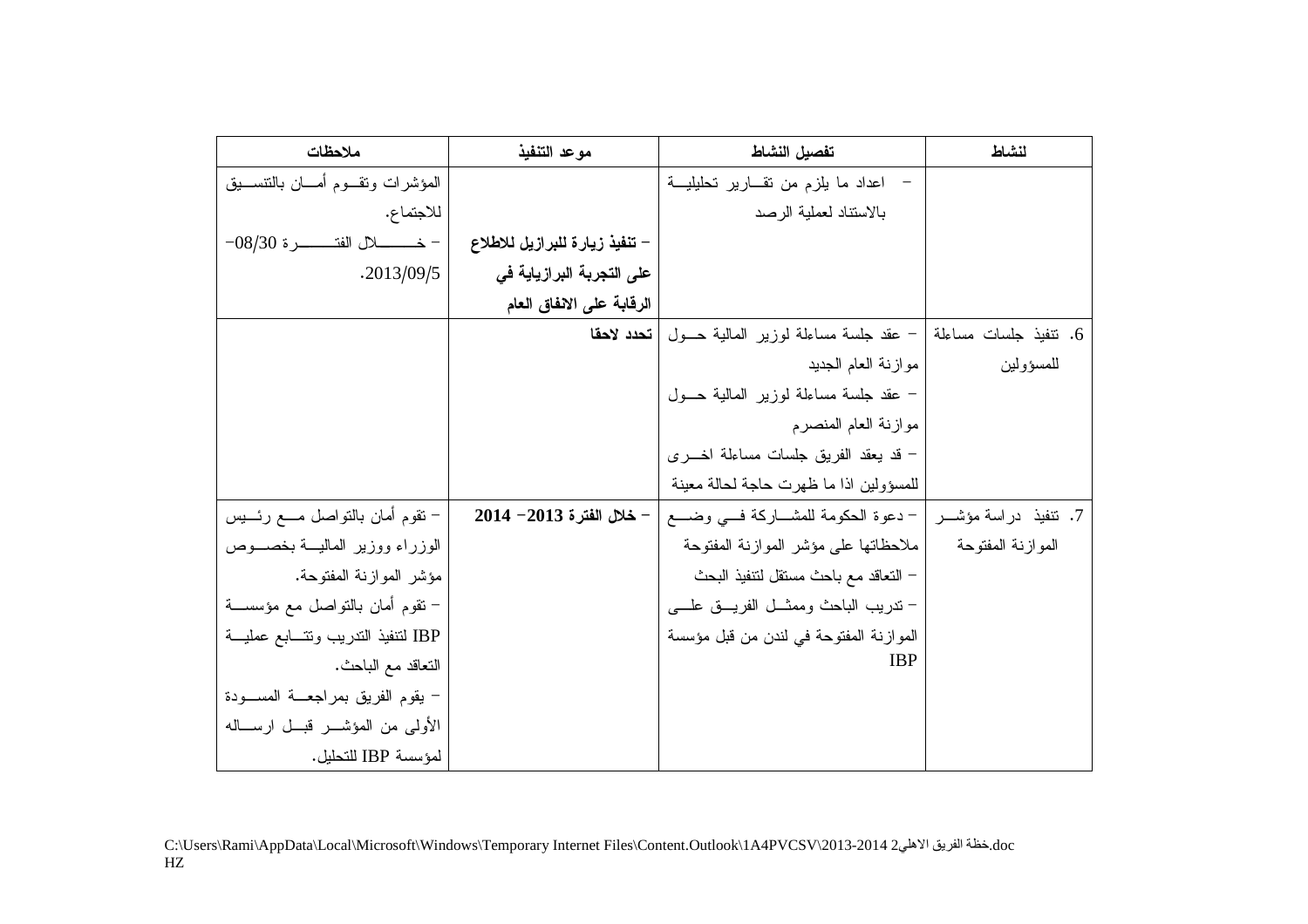| ملاحظات                                  | موعد التنفيذ                 | تفصيل النشاط                                                                  | لنشاط                                             |
|------------------------------------------|------------------------------|-------------------------------------------------------------------------------|---------------------------------------------------|
| – اطلاق النتائج بشكل مشترك مــــع        |                              |                                                                               |                                                   |
| مؤسسة IBP.                               |                              |                                                                               |                                                   |
| – نتوفر لدى امان ميزانية لعقد دورة       | $-2014 - 2013$ خلال الفترة 3 |                                                                               | 8. بناء ً قدرات الفريـــق   حول المواضيع التالية: |
| تدريبية للفريق خلال السنة القادمة.       |                              | 1. قراءة تحليلية نقدية في هيكل موازنة                                         | الأهلبي                                           |
|                                          |                              | السلطة والأولويات والاطار النشريعي                                            |                                                   |
|                                          |                              | 2. مؤشرات الموازنة المفتوحة                                                   |                                                   |
|                                          |                              | 3. رصد الانفاق الحكومي (المؤشرات                                              |                                                   |
|                                          |                              | و التحليل)                                                                    |                                                   |
|                                          |                              | 4. الموازنة المستجيبة للنوع الاجتماعي                                         |                                                   |
|                                          |                              | 5. افضل الممارسات للرقابة على شـــفافية                                       |                                                   |
|                                          |                              | الممو ازنة العامة                                                             |                                                   |
|                                          |                              | 6, موازنة الأداء (المفهوم وكيفية رصدها)                                       |                                                   |
|                                          |                              | 7. الدين العام (المفهوم و ديناميات ادارنه).                                   |                                                   |
| – وضع نصور يمرر على الأعضاء              |                              | 9. مأسســـة عمـــل   a.       وضع واقـــرار لائحـــة داخليـــة   – شهر 2013/9 |                                                   |
| لأخذ ملاحظاتهم ومن ثم يقر، يشتمل         |                              | لنتظيم العمل والعلاقات وانخاذ القرار                                          | الفريق                                            |
| علىي البهدف العام والأهداف الفرعية،      |                              | نوسيع العضوية<br>$\cdot$ .b                                                   |                                                   |
| العضــــوية ومعــــايير اختيارهــــا،    |                              | تشكيل فرق في غـــزة وشــــمال   – <b>خـلال الـعام الـحالـي</b><br>$\cdot c$   |                                                   |
| السكرناريا ومهامهــا، أليـــة انخـــاذ   |                              | وجنوب الضفة                                                                   |                                                   |
| القــــرار، الاجتماعــــات والتزامــــات |                              |                                                                               |                                                   |
| الأعضاء، الخ.                            |                              |                                                                               |                                                   |